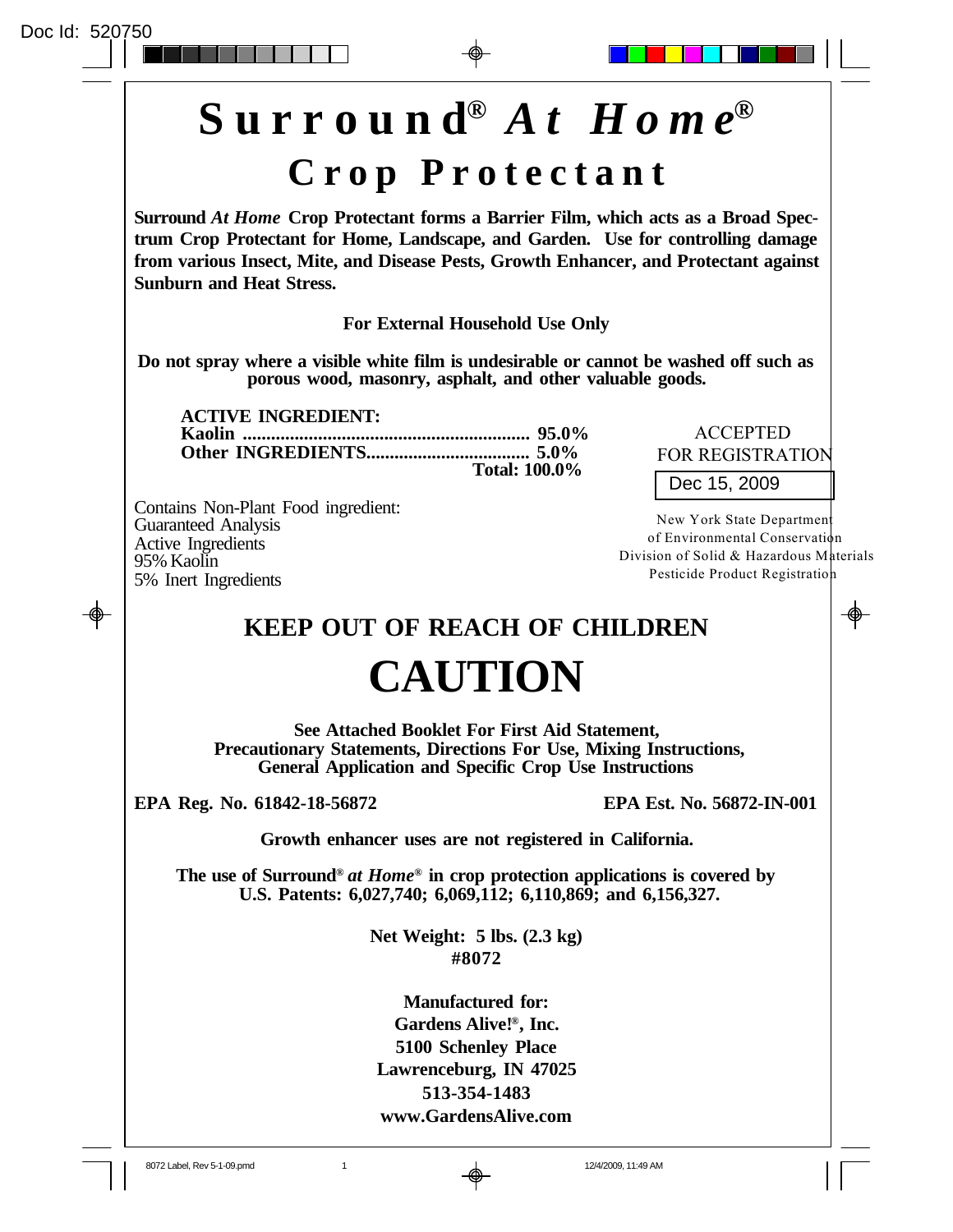

## **Surround®** *At Home***® C r o p P r o t e c t a n t**

**Surround At Home Crop Protectant forms a Barrier Film, which acts as a Broad Spectrum Crop Protectant for Home, Landscape, and Garden. Use for controlling damage from various Insect, Mite, and Disease Pests, Growth Enhancer, and Protectant against Sunburn and Heat Stress.**

For External Household Use Only

Do not spray where a visible white film is undesirable or cannot be washed off such as porous wood, masonry, asphalt, and other valuable goods.

> ACTIVE INGREDIENT: Kaolin .................................................... 95.0% Other INGREDIENTS................................. 5.0%

Total: 100.0%

Contains Non-Plant Food Ingredient: Guaranteed Analysis Active Ingredients 95% Kaolin 5% Inert Ingredients



## **KEEP OUT OF REACH OF CHILDREN CAUTION**

EPA Reg. No. 61842-18-56872 EPA Est. No. 56872-IN-001

Growth enhancer uses are not registered in California.

The use of Surround® at Home® in crop protection applications is covered by U.S. Patents: 6,027,740; 6,069,112; 6,110,869; and 6,156,327.

**Manufactured for: GardensAlive!® , Inc. 5100 Schenley Place Lawrenceburg, IN 47025 513-354-1483 www.GardensAlive.com**

⊕



8072 8073 Hangtag, Rev 5-4-09.pmd 1 12/10/2009, 2:52 PM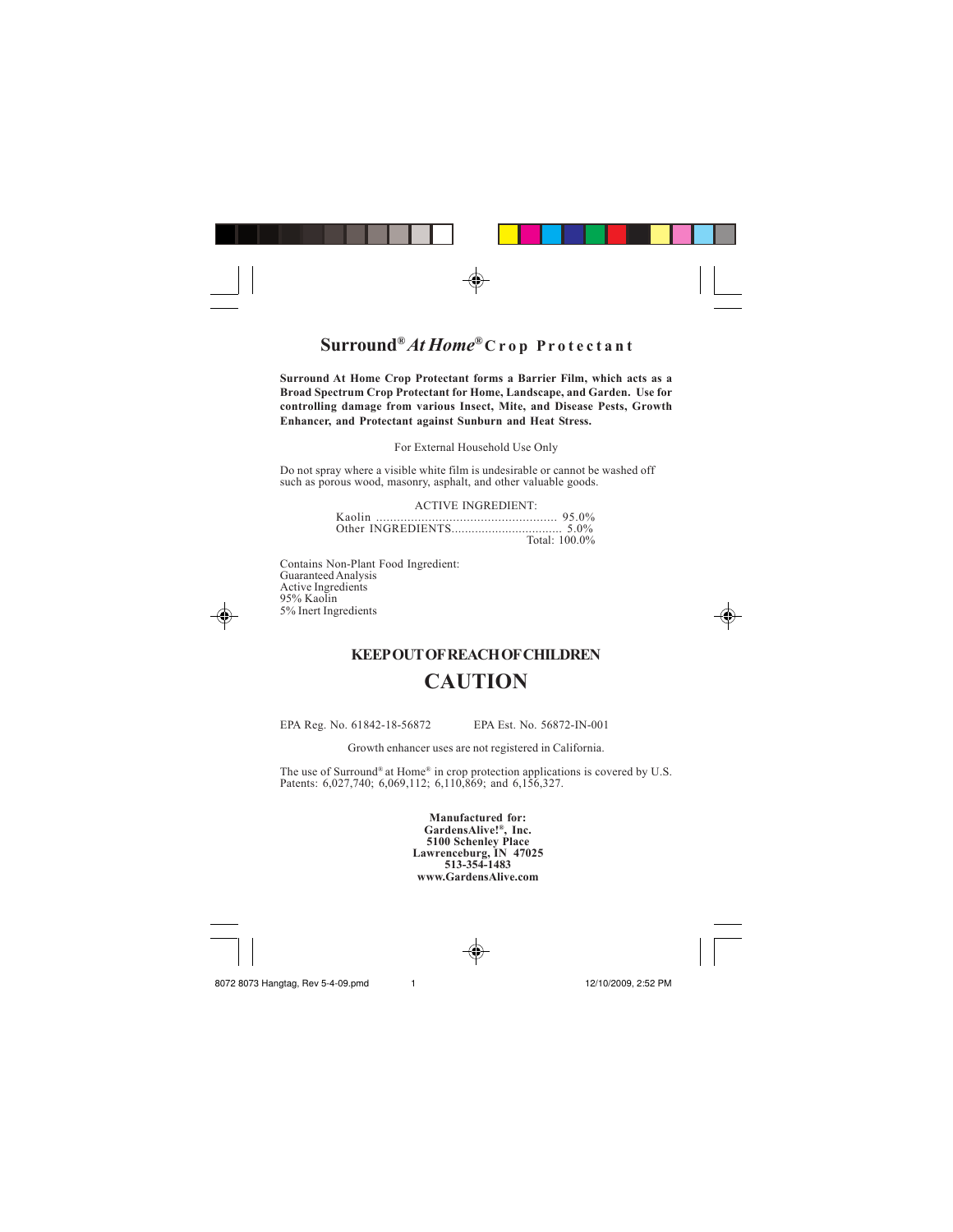

|            | <b>FIRST AID</b>                                                                                                                                                                                                                                   |
|------------|----------------------------------------------------------------------------------------------------------------------------------------------------------------------------------------------------------------------------------------------------|
| If in eyes | • Hold eye open and rinse slowly and gently with<br>water for 15-20 minutes.<br>• Remove contact lenses, if present, after the first 5<br>minutes, then continue rinsing eye.<br>• Call a poison control center or doctor for treatment<br>advice. |
|            | IOT LINE NHMRER                                                                                                                                                                                                                                    |

**HOT LINE NUMBER**<br>Have the product container or label with you when calling a poison control center or doctor or going for treatment. You may contact 1-800-424-9300 for emergency medical treatment information 24 hours a day 7 days a week.

# **PRECAUTIONARY STATEMENTS HAZARDS TO HUMANS AND DOMESTIC ANIMALS**

**CAUTION:** Causes moderate eye irritation. Avoid contact with eyes or clothing. Wash thoroughly with soap and water after handling and before eating, drinking, chewing gum or using tobacco. Remove contaminated clothing and wash clothing before reuse.

## **ENVIRONMENTAL HAZARDS**

Do not apply directly to water. Do not contaminate water when disposing of equipment wash water or rinsate.





*It is a violation of federal law to use this product in a manner inconsistent with it labeling.*

## **I. GENERAL INFORMATION**

Surround *At Home* protectant forms a mineral-based particle film intended for protection of crops, and plants in greenhouses, home landscapes and gardens. When Surround *At Home* is applied to plants, a dry white film results. Many pests are listed as suppressed, which means that full control may not be achieved, and supplemental methods will be needed to enhance the level of control. **Thorough, uniform, and consistent coverage is essential throughout the infestation or stress period.**

For crops that will not be washed where a residual white film is not desired, make applications early-season only. White residue at harvest can be minimized if applications to smooth skin crops like apples stop when the fruit is approximately 1/4 of its expected size.



8072 8073 Hangtag, Rev 5-4-09.pmd 2 12/10/2009, 2:52 PM

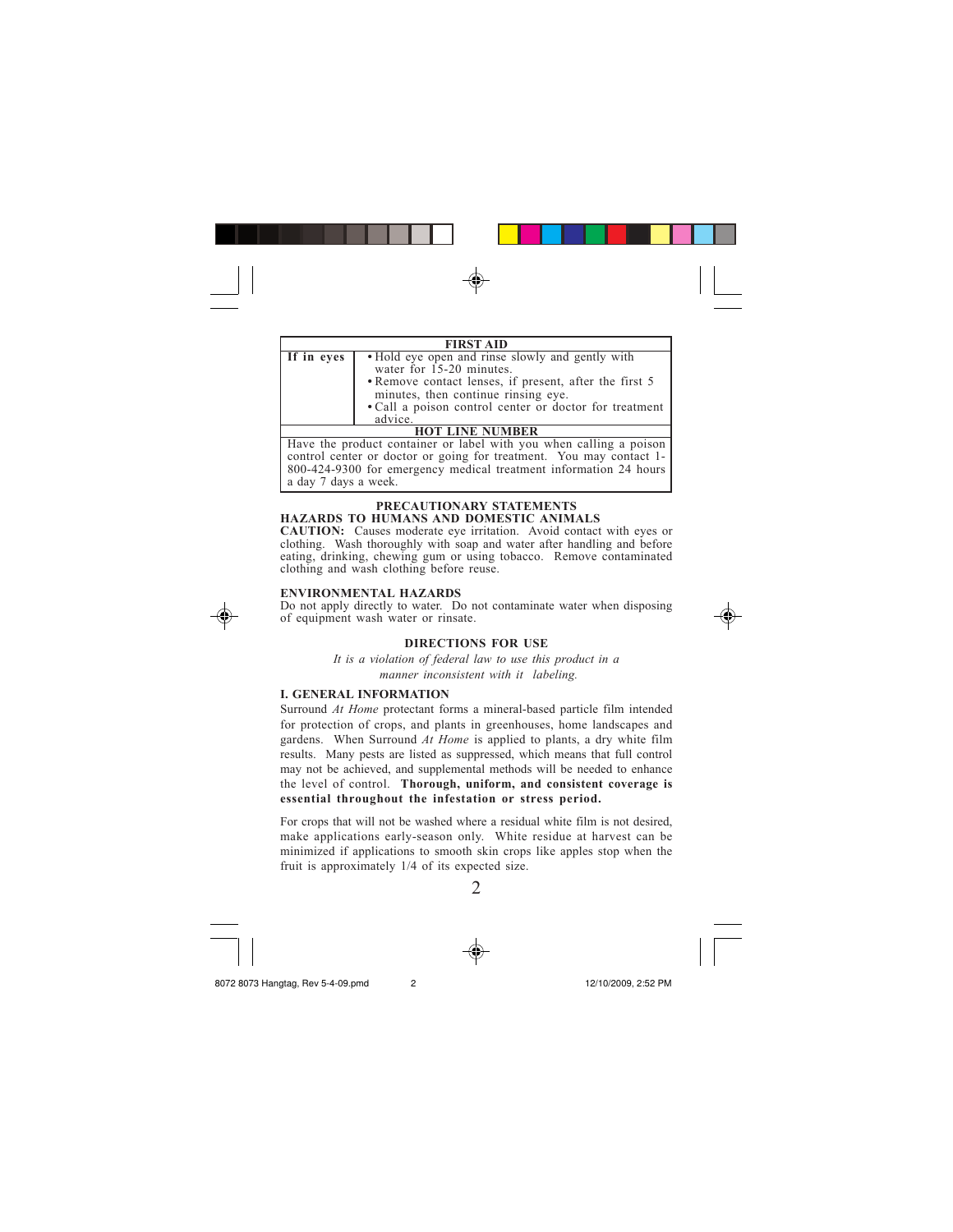

**Plant Response Precautions:** Surround *At Home* keeps plant surfaces cooler and an advance or delay in maturity can result. Pome and stone fruit can have maturity delays of 3 to 7 days, especially in cool regions.

#### **MIX INSTRUCTIONS**

#### **For Non-agitating Sprayer Tanks, Such as Handheld or Backpack Sprayers**

The following mixing sequence must be followed:

1. Use Surround *At Home* powder at a rate of 1/4 to 1/2 lb. of Surround *At Home* powder per one gallon of water. One-half pound is approximately 3 cups. For sprayers difficult to shake, premix in a 5 gallon bucket, stir, and pour suspension into sprayer.

2. While stirring or swirling, slowly add Surround *At Home* powder into 1/4 to 1/2 of the water that will be used in the batch.

3. Mix thoroughly by shaking the closed container vigorously for 30 seconds.

4. Add tank mix pesticides, if any. See compatibility section below before adding any tank mix pesticides.

5. Add the remainder of the batch water and shake for an additional 30 seconds.



7. At the end of the application, spray until empty and flush system and nozzles or, blow air pressure out of the line and nozzle then store in a cool place. Apply the leftover mix within two weeks to avoid spoilage. Rinse the sprayer before next batch.

#### **Compatibility:**

Surround *At Hom*e is not generally affected by most other insecticides, miticides, and fungicides. However, to ensure compatibility test tank mixes before use. When mixing with other products, make up a small batch and observe slurry and film characteristics. Curdling, precipitation, lack of film formation, or changes in viscosity are signs of incompatibility. **Add tank mix pesticides after the Surround** *At Home* **has been added.**

Do not tank mix with other white mineral particulate products like diatomaceous earth or other sunburn materials.

3





8072 8073 Hangtag, Rev 5-4-09.pmd 3 12/10/2009, 2:52 PM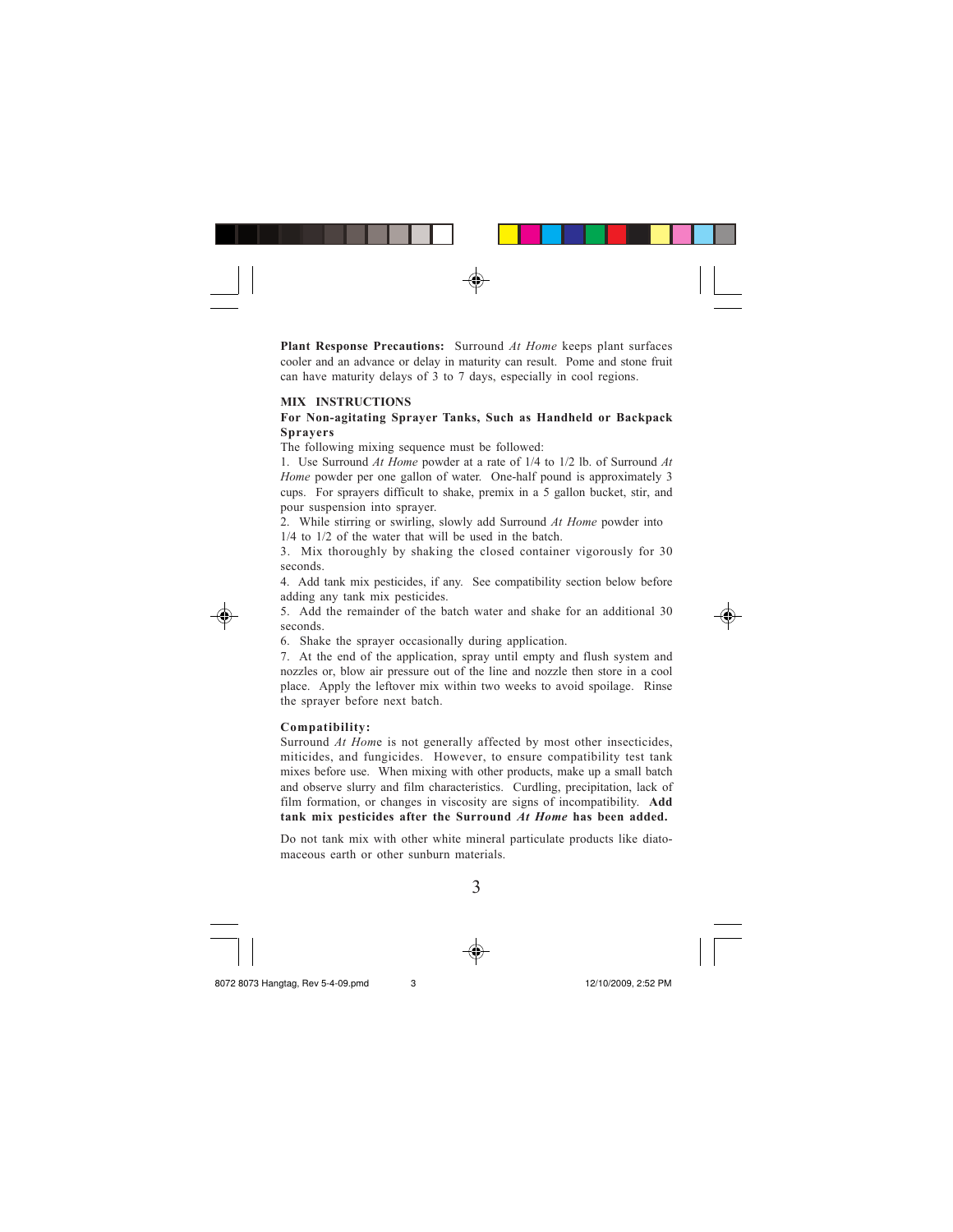

**General Application Instructions (see, also, specific crop use instructions):**

**Rates:** Rate is dependent on the amount of foliage that needs to be covered.

**Concentration** (the amount of Surround *At Hom*e per 1 gallon of water)**: Use** Surround *At Hom*e at concentrations of 1/4 to 1/2 lb. (or 1.5 to 3 cups) per gallon of water.

**Coverage:** Use sufficient spray volume to obtain thorough **near drip** coverage. Two or more applications are desireable for complete coverage. For optimal performance as an insecticide, applications must coat all portions of plant that are to be protected, including both sides of the leaves. If coverage is insufficient additional sprays are necessary. Dwarf, semi-dwarf, and otherwise well-pruned trees will be easier to cover than large trees. Optimum efficacy may be more difficult to achieve in large trees due to increased difficulty achieving thorough coverage.

Reapplication is generally required every 7-14 days. Intervals can be widened to 14 to 21 days later in the season when new growth diminishes.



**Plant Color Change:** Plant surfaces will typically turn a hazy white color after drying. Additional treatments will turn the plant surfaces a deeper white. This is normal, and is indicative of appropriate film formation.

**Foliage Dryness: Do not** apply to wet foliage.

**When the dry foliage has lost its white appearance, reapplication is necessary.** Heavy rainfall, new growth, and wind erosion will affect film quality. Reapply to re-establish coverage after heavy rain as soon as the foliage is dry. However, reapplication may not be necessary if all target surfaces remain thoroughly coated. Do not apply excessively thick coatings.

**Non-Target Surfaces:** Do not spray where the resulting visible white film will be undesirable or cannot be washed off, such as porous wood, masonry, asphalt, and other valuable goods.

**4**



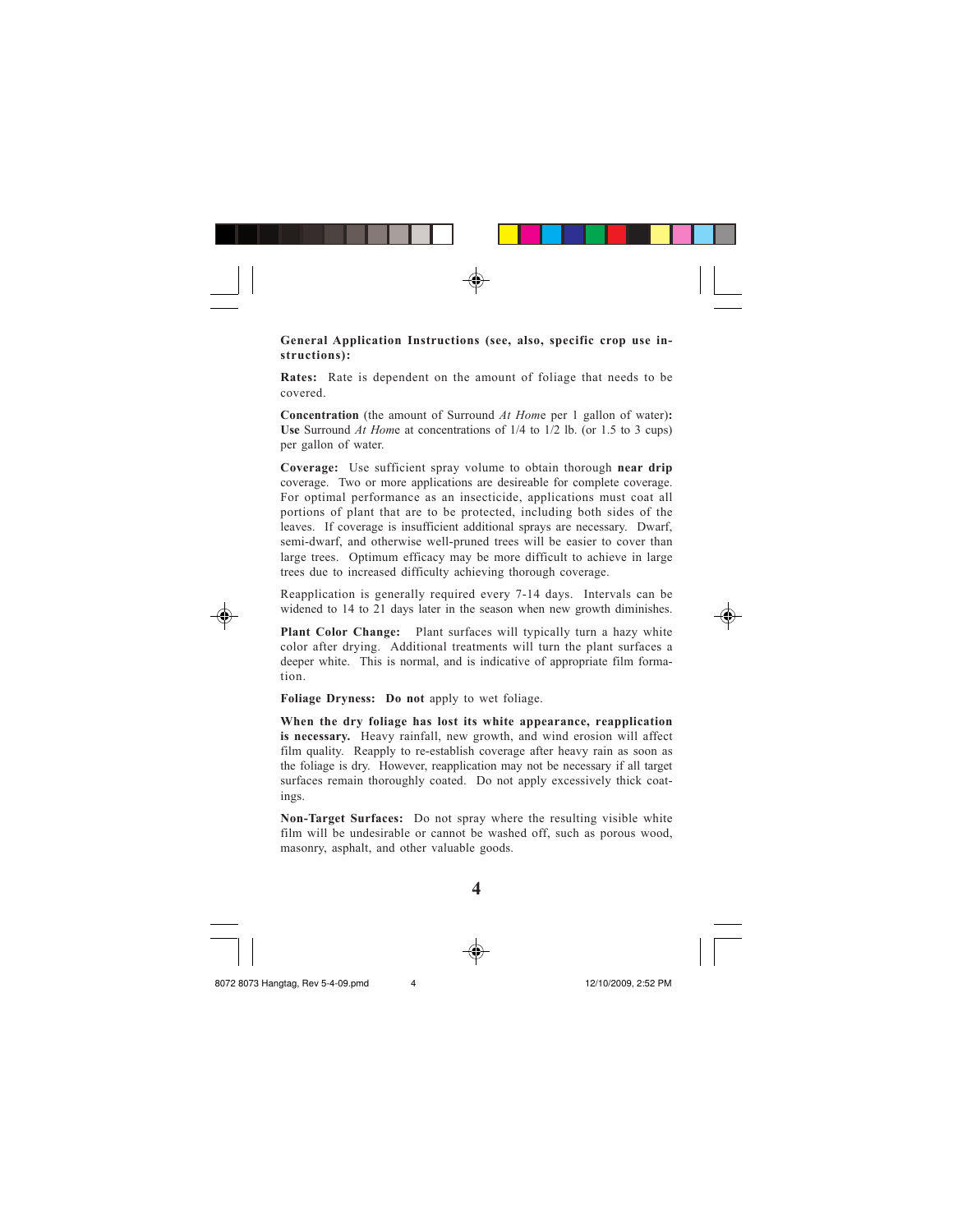

## **Growth Enhancer, Sunburn and Heat Stress Protectant and Light Reflectant:**

When applied at instructed rates and frequencies, benefits such as increased plant vigor and improved yields may occur on many crops. Under high ambient temperatures, **Surround** *At Home* reduces canopy temperature and, therefore, can help to reduce heat and water stress. When Surround *At Home* is used, many fruits have shown improved fruit color, soluble solids, smoothness, and size with less russet, dropping, sunburn and cracking.

**Sunburn Reduction:** Apply before conditions leading to sunburn occur. If initiating sprays for sunburn reduction where there have been no prior sprays, apply initial 1-2 applications at full rates no more than 7 days apart. Depending upon the length of the high heat period, three to four applications in total may be needed, with subsequent applications every 14-21 days. Surround *At Home* may be rubbed off by leaf movement making reapplication necessary.

## **II. CROP GROUPS**



**Volume:** Apply to near-drip. Do not apply to run-off to avoid waste and poor coverage.



**Concentration** (the amount of Surround *At Home* per one gallon of water)**:** Use concentrations of 1.5 to 3.0 cups of Surround *At Home* per gallon of water. **Pome Fruits**

|                | Such as apple, crabapple, quince, pear and locquat                                                                                                                                                                                                                       |
|----------------|--------------------------------------------------------------------------------------------------------------------------------------------------------------------------------------------------------------------------------------------------------------------------|
| <b>PEST</b>    | <b>APPLICATION INSTRUCTIONS</b>                                                                                                                                                                                                                                          |
| Pear psylla    | • Prebloom: Apply 3 applications, applying<br>every 7-10 days at delayed dormant, but no<br>later than green cluster bud.<br>• Petal Fall: Apply 3 applications, applying<br>every 7-14 days starting at first petal fall.<br>• Spring populations can be reduced with a |
|                | fall or winter application.                                                                                                                                                                                                                                              |
| <b>Insects</b> | Suppression only.* Start before infestation and<br>continue at 7-14 day intervals. Longer intervals<br>will impair performance.                                                                                                                                          |

**5**

8072 8073 Hangtag, Rev 5-4-09.pmd 5 12/10/2009, 2:52 PM

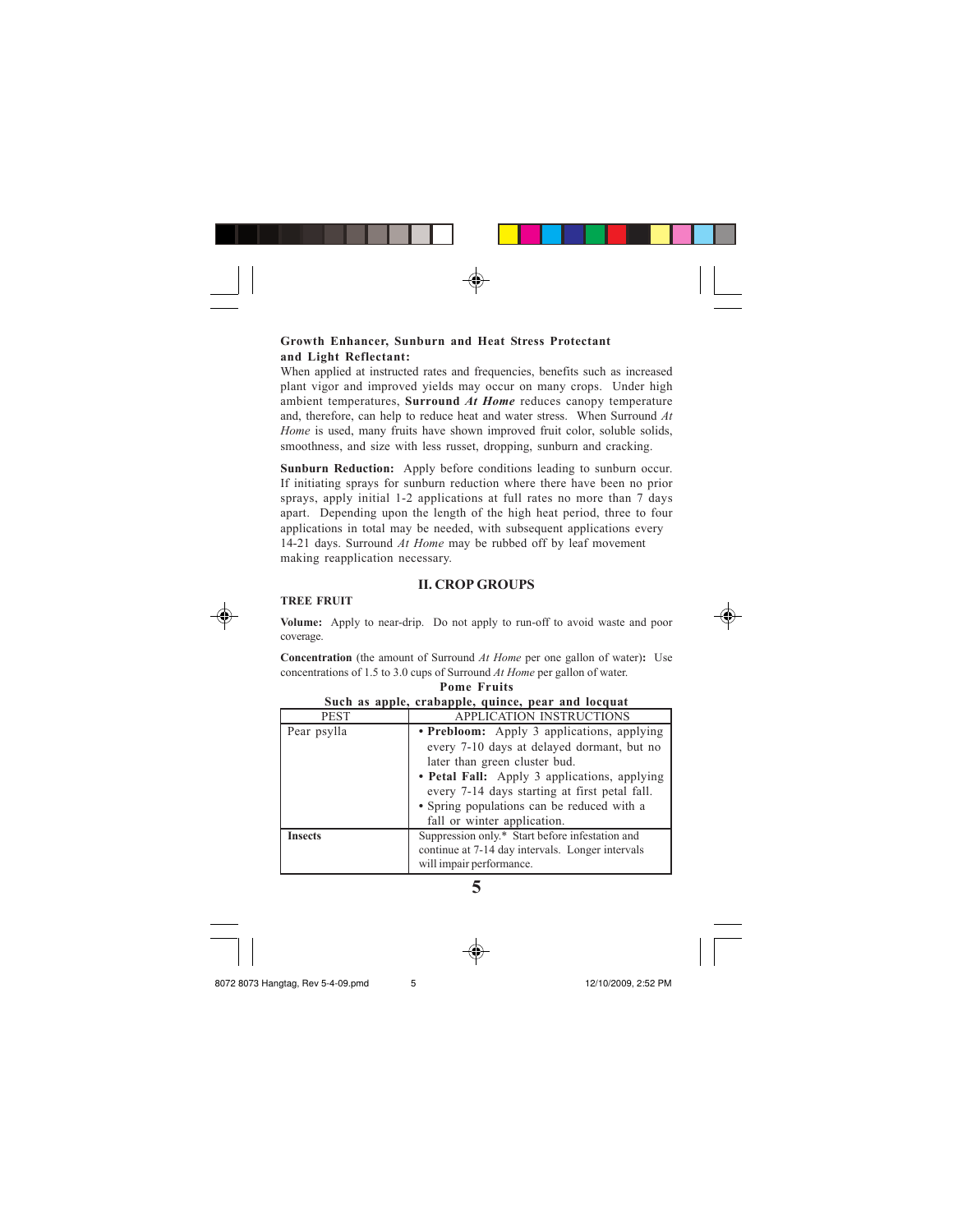

6

8072 8073 Hangtag, Rev 5-4-09.pmd 6 12/10/2009, 2:52 PM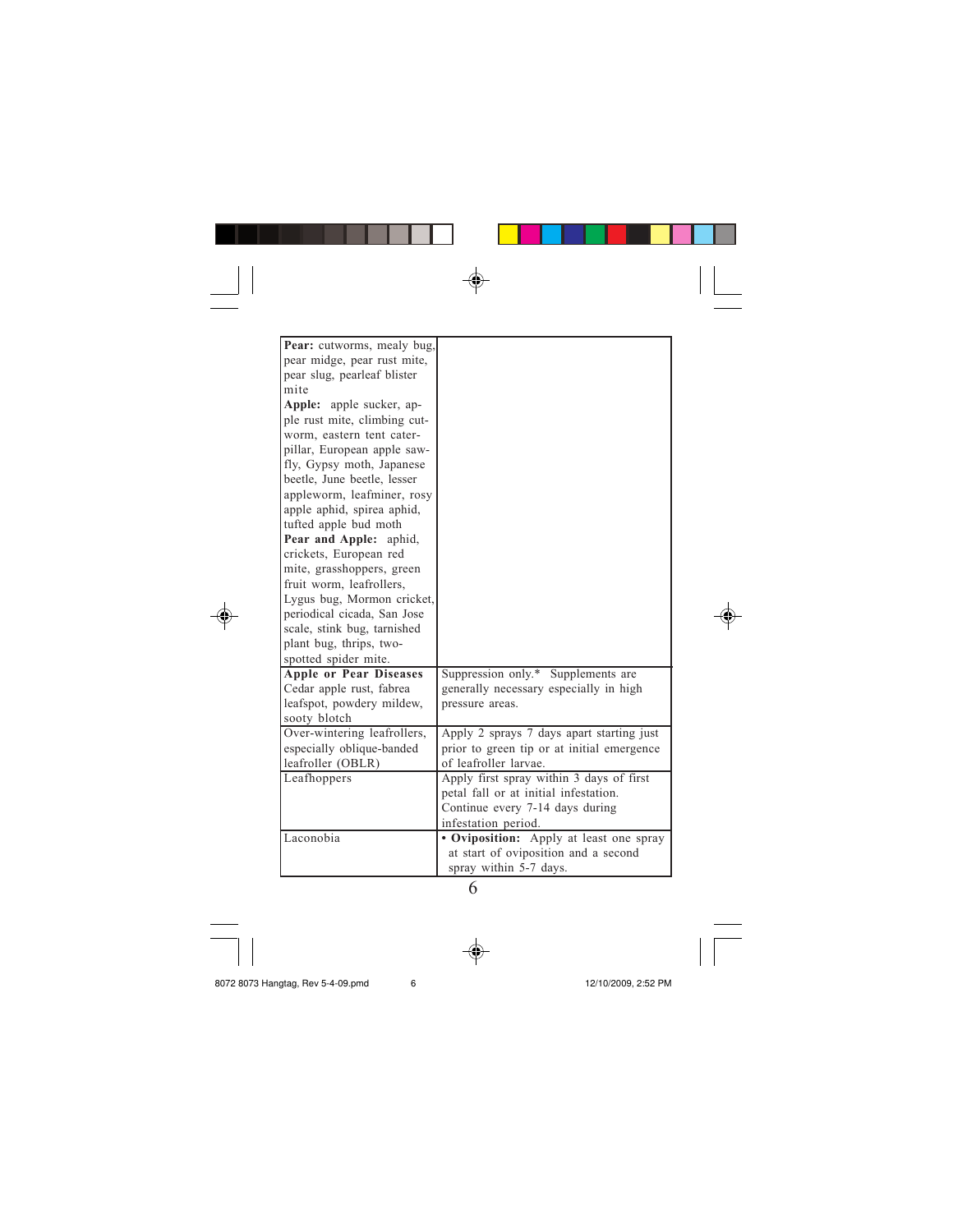|                                                                                    | • Egg Hatch: Apply 2-3 sprays starting<br>at initial egg hatch and continuing at 7<br>day intervals.<br>• Surround At Home can be used for the<br>later generation of laconobia if fruit<br>will be thoroughly washed prior to<br>picking or packing. |
|------------------------------------------------------------------------------------|-------------------------------------------------------------------------------------------------------------------------------------------------------------------------------------------------------------------------------------------------------|
| Apple maggot                                                                       | Apply 2 sprays 7 days apart before<br>expected oviposition or first detection of<br>infestation. Continue applications every<br>7-14 days to keep fruit completely<br>covered during egg laying period.                                               |
| Codling moth (first)<br>generation only),<br>oriental fruit moth,<br>plum curculio | Suppression only.* Apply at first<br>detection. Continue applications every 7<br>days to keep fruit completely covered<br>during egg lay period.                                                                                                      |
| Sunburn and heat stress                                                            | See General Information/Growth Enhanc-<br>er, Sunburn and Heat Stress Protectant<br>and Light Reflectant/Sunburn Reduction                                                                                                                            |

## **Horticultural Benefits**

Surround *At Home* can often improve fruit quality (See General Information/Growth Enhancer, Sunburn and Heat Stress Protectant for general horticultural benefits) if applications start at petal fall and are continued up until harvest. Many pear cultivars, particularly Comice and Anjou varieties have shown improved improved fruit color, smoothness, and size with less russet when Surround *At Home* is used.

#### **Diseases**

Surround *At Home* can often enhance the efficacy of wettable sulfur and/ or lime-sulfur against scab, powdery mildew, sooty blotch, and flyspeck. See Product Guides for specific mixture instructions. Fungicides, like sulfur, must be added to the tank after Surround *At Home* has been mixed in. It is especially important to keep small fruit covered.

7

8072 8073 Hangtag, Rev 5-4-09.pmd 7 12/10/2009, 2:52 PM

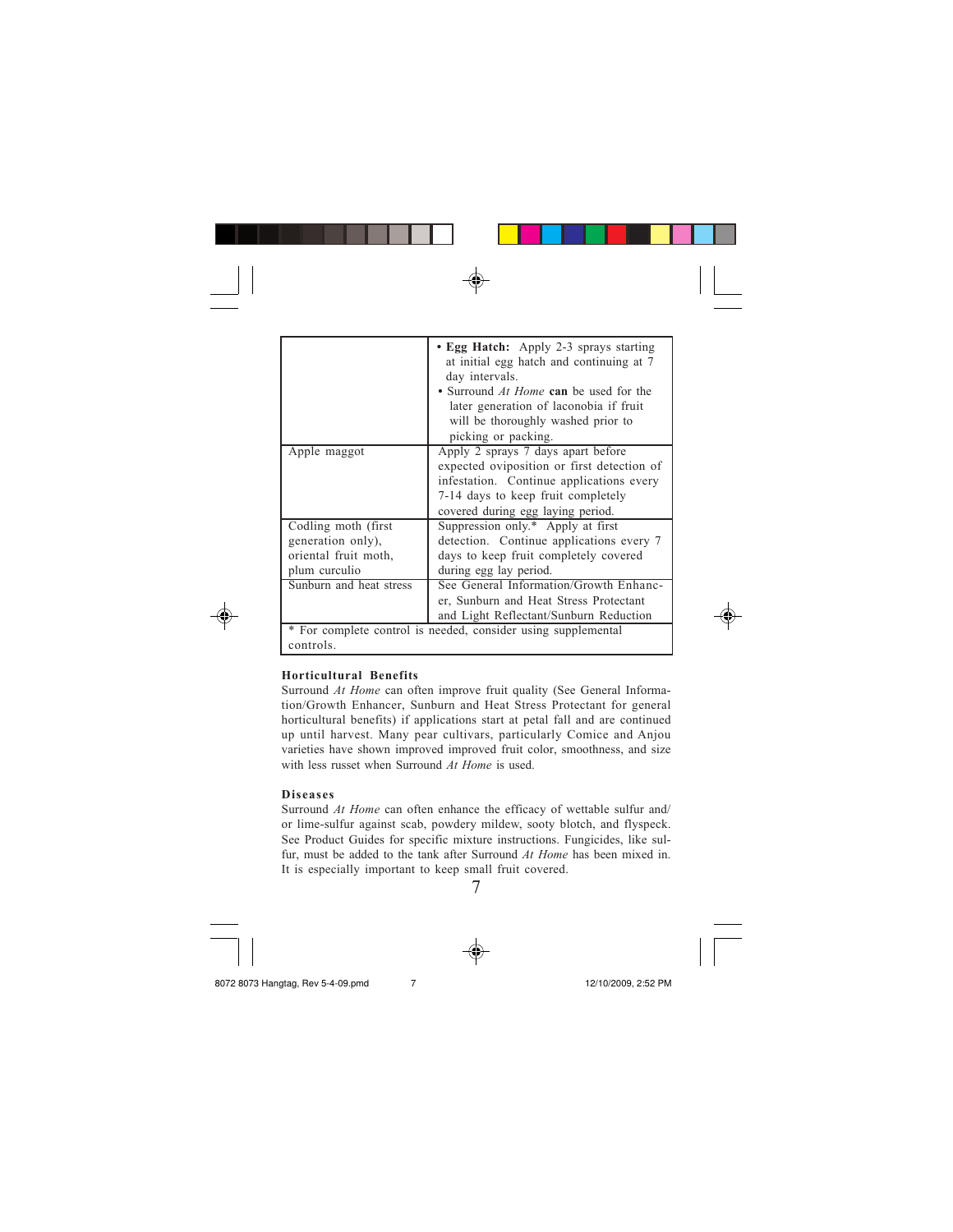

**Stone Fruit Such as apricot, cherry<sup>1</sup> , nectarine, peach, plum, pluot, plumcot and prune**

| <b>PEST</b>             | <b>APPLICATION INSTRUCTIONS</b>                 |
|-------------------------|-------------------------------------------------|
| Japanese beetle, rose   | Start one week prior to expected infestation    |
| chafer                  | and follow with 3 to 4 applications at $5 - 7$  |
|                         | day intervals.                                  |
| Oblique banded leaf-    | Suppression* only for OBLR. Start at pink       |
| roller (OBLR), thrips   | bud and continue applications at $5 - 7$ day    |
|                         | intervals through jacket split.                 |
| Leafhoppers including   | Suppression only*. Start before expected        |
| sharpshooters           | infestation, if possible.                       |
|                         | • Prebloom: Apply at 7 - 14 day intervals       |
|                         | up to bloom                                     |
|                         | • Post harvest: Apply 2 or more                 |
|                         | applications at 7 - 14 day intervals            |
| Aphid, cherry fruit     | Suppression only*. Start before expected        |
| flies, crickets,        | infestation, if possible and continue at 7 - 14 |
| European red mite,      | day intervals.                                  |
| European earwig, grass- |                                                 |
| hoppers, June beetle,   |                                                 |
| leafhoppers, lesser     |                                                 |
| peach tree borer, naval |                                                 |
| orange worm, oriental   |                                                 |
| fruit moth, peachtree   |                                                 |
| borer, peach silver     |                                                 |
| mite, peach twig borer, |                                                 |
| stink bugs, tarnished   |                                                 |
| plant bug, two-spotted  |                                                 |
| spider mite, tufted     |                                                 |
| apple bud moth          |                                                 |
| Plum curculio           | Suppression only*. Apply at 7 day intervals     |
|                         | throughout egg laying period.                   |

8

 $\overline{\bigcirc}$ 

 $\color{red}\blacklozenge$ 

8072 8073 Hangtag, Rev 5-4-09.pmd 8 12/10/2009, 2:52 PM

◈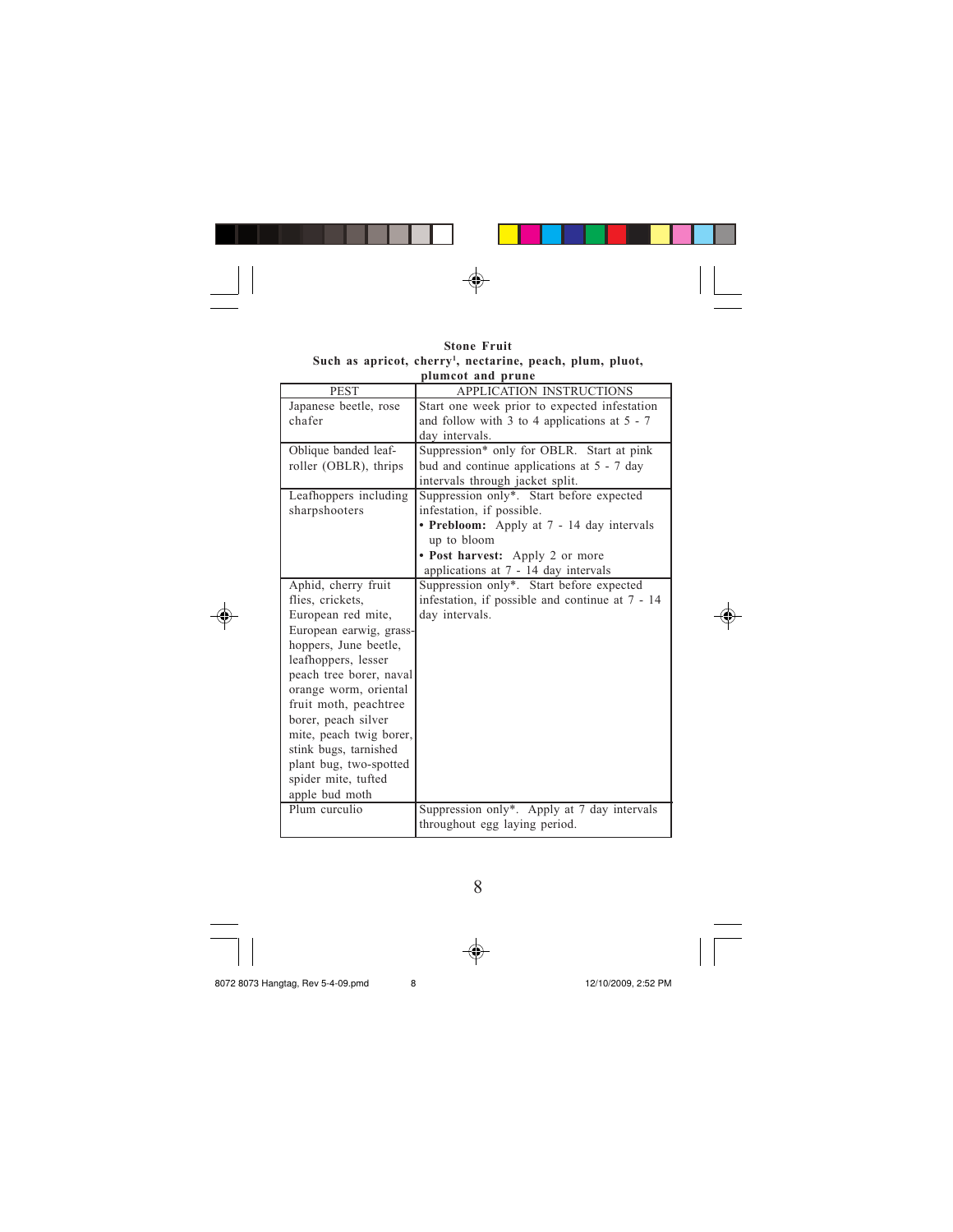|  | Sunburn and heat stress See General Information/Growth Enhancer, |  |
|--|------------------------------------------------------------------|--|

|                           | runoum and near siress socc General Information/Growth Emnancer, |
|---------------------------|------------------------------------------------------------------|
|                           | Sunburn and Heat Stress Protectant and Light                     |
|                           | Reflectant/Sunburn Reduction                                     |
| For processing fruit only |                                                                  |
| . <del>.</del>            |                                                                  |

\* For complete control is needed, consider using supplemental controls.

#### **Special Directions**

**Special Washing Considerations for Stone Fruit:** For fresh fruit, special washing is required; especially for fuzzy peaches. Most residues wash off with brushing and forced water sprays. Prior to brushing, a presoak in approved fruit cleaning detergent is usually needed for fuzzy peaches. If fresh peaches cannot be washed as noted above, discontinue sprays when the fruit are approximately 3/4 inch in diameter. Residues do not affect processed fruit quality.

For cherries, discontinue applications when fruit are half size (approximately 1/4 inch) if no washing is available.



1

|                        | Such as lemon, lime, grapefruit, mandarin, and orange |
|------------------------|-------------------------------------------------------|
| <b>PEST</b>            | <b>APPLICATION INSTRUCTIONS</b>                       |
| Thrips                 | Start at pre-bloom. Continue at 5 - 7 day             |
|                        | intervals throughout bloom. Post-bloom                |
|                        | continue at 7 - 14 day intervals through              |
|                        | infestation.                                          |
| Leafhoppers including  | • Apply every 7 - 14 days as infestation              |
| sharpshooters          | occurs.                                               |
|                        | • Pre-harvest: Apply at least 2 applications          |
|                        | 7 days apart for pre-harvest control of               |
|                        | sharpshooters.                                        |
| Aphids, citrus leaf    | Suppression only*. Apply every $7 - 14$ days          |
| miner, citrus psyllid, | as infestation occurs.                                |
| crickets, diaprepes    |                                                       |
| root weevil, grass-    |                                                       |
| hoppers, mites         |                                                       |

# **Citrus Fuits**

9

8072 8073 Hangtag, Rev 5-4-09.pmd 9 12/10/2009, 2:52 PM

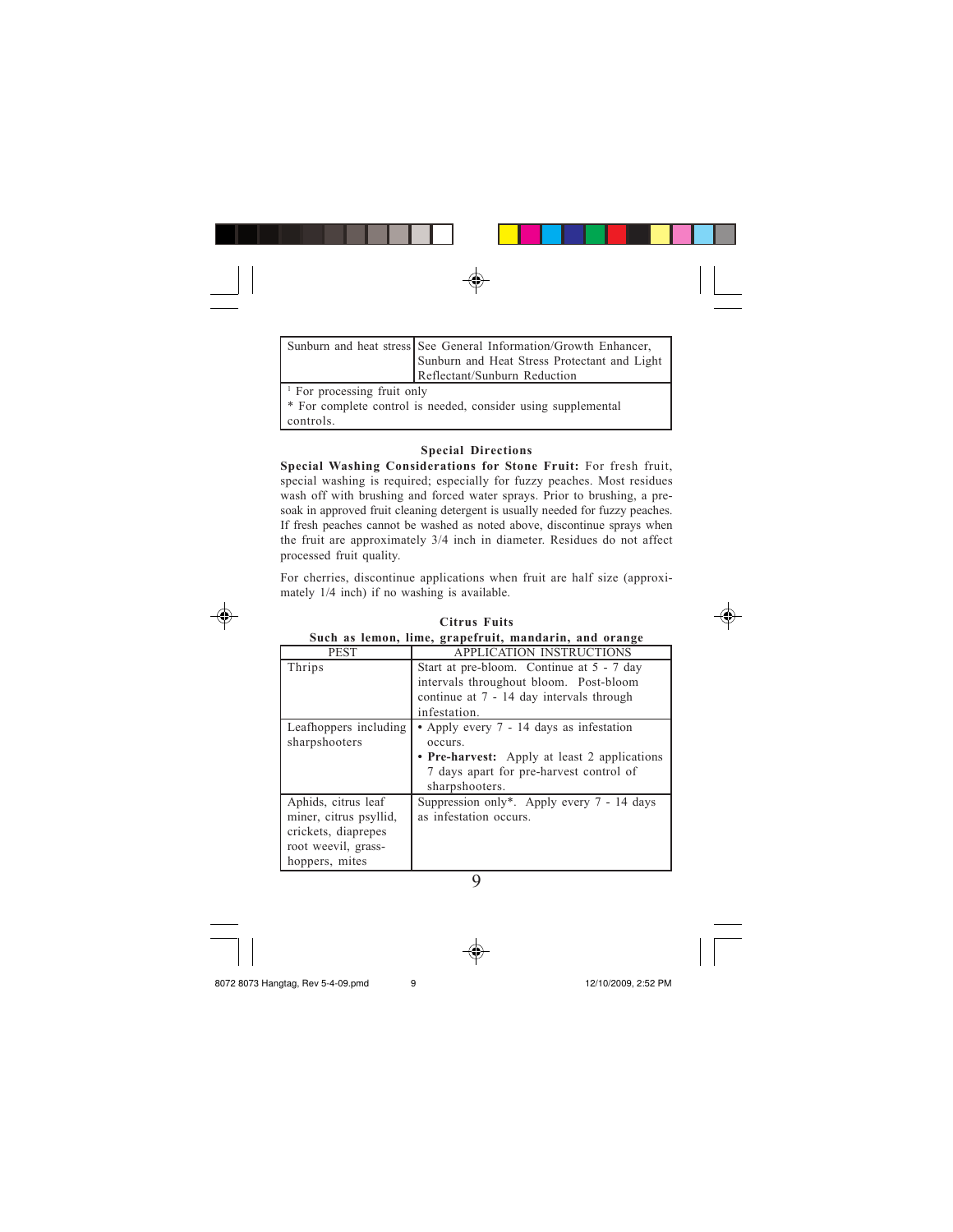| Sunburn and heat stress See General Information/Growth Enhancer, |  |  |  |
|------------------------------------------------------------------|--|--|--|

| Sunburn and heat stress See General Information/Growth Enhancer,        |
|-------------------------------------------------------------------------|
| Sunburn and Heat Stress Protectant and Light                            |
| Reflectant/Sunburn Reduction                                            |
| * For complete control is needed, consider using supplemental controls. |

## **Nut Crops**

**Volume:** Apply to **near-drip**, not to excessive run-off.

**Concentration** (the amount of Surround *At Home* per 1 gallon of water)**:** Use concentrations of 1.5 to 3.0 cups of Surround *At Home* per gallon of water.

| <b>Tree Nuts</b>                                         |
|----------------------------------------------------------|
| Such as almond, beech nut, Brazil nut, cashew, chestnut, |
| filbert, hickory nut, macadamia nut, pecan, walnut and   |
| including pistachio                                      |

| <b>PEST</b>                                                             | <b>APPLICATION INSTRUCTIONS</b>                                  |
|-------------------------------------------------------------------------|------------------------------------------------------------------|
| Aphids such as pecan.                                                   | Suppression only*. Start as infestation                          |
| black, and yellow                                                       | occurs. Apply every 7 - 14 days throughout                       |
| aphid, codling moth,                                                    | infestation. For codling moth, apply a                           |
| crickets, grasshoppers,                                                 | minimum of 2 sprays per generation.                              |
| husk fly, leafhoppers,                                                  |                                                                  |
| mites, naval orange                                                     |                                                                  |
| worm, peach twig                                                        |                                                                  |
| borer, stink bug                                                        |                                                                  |
|                                                                         | Sunburn and heat stress See General Information/Growth Enhancer, |
|                                                                         | Sunburn and Heat Stress Protectant and Light                     |
|                                                                         | Reflectant/Sunburn Reduction                                     |
| * For complete control is needed, consider using supplemental controls. |                                                                  |

## **Small Fruits**

**Volume:** Apply to near-drip. Do not apply to run-off to avoid waste and poor coverage. The volume of water/acre required will increase throughout the growing season in relationship to the increasing size of the crop and its foliage.

10





8072 8073 Hangtag, Rev 5-4-09.pmd 10 10 12/10/2009, 2:52 PM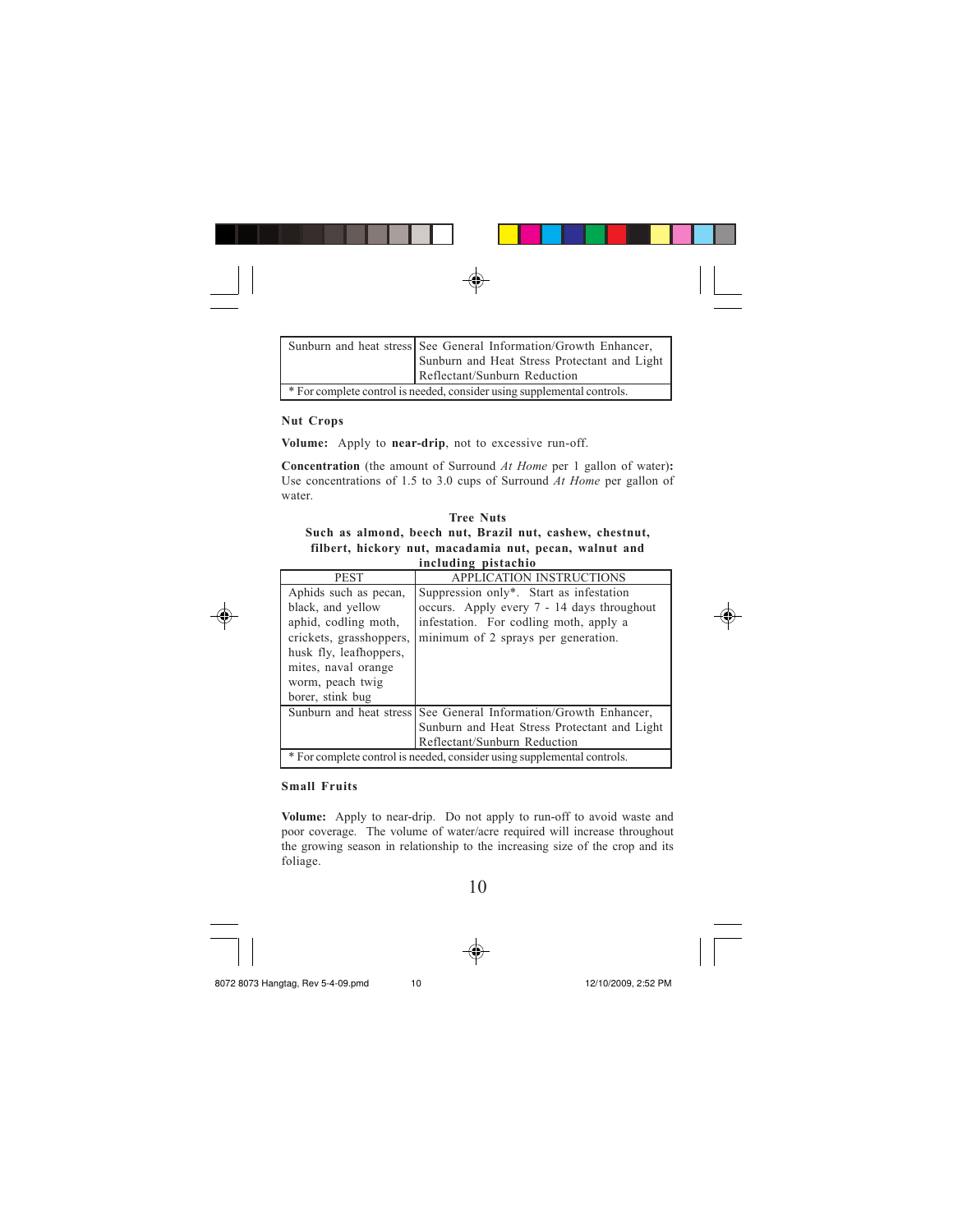

**Concentration** (the amount of Surround *At Home* per 1 gallon of water)**:** Use concentrations of 1.5 to 3.0 cups of Surround *At Home* per gallon of water.

| <b>Berries</b>                                               |
|--------------------------------------------------------------|
| Such as blackberry, raspberry, dewberry, boysenberry,        |
| loganberry, elderberry, blueberry, ribes such as currant and |
| gooseberry and including cranberry                           |

| $\epsilon$ $\alpha$ $\beta$ $\alpha$ $\beta$ $\gamma$ $\alpha$ $\beta$ $\alpha$ $\beta$ $\alpha$ $\beta$ $\beta$ $\beta$ $\gamma$ $\beta$ $\gamma$ $\gamma$ $\gamma$ $\gamma$ |                                                |  |
|-------------------------------------------------------------------------------------------------------------------------------------------------------------------------------|------------------------------------------------|--|
| <b>PEST</b>                                                                                                                                                                   | <b>APPLICATION INSTRUCTIONS</b>                |  |
| Blackberry psyllid, cric-                                                                                                                                                     | Suppression only*. Begin applications after    |  |
| kets, European rasp-                                                                                                                                                          | fruit set and prior to infestation, applying   |  |
| berry aphid, European                                                                                                                                                         | every 7 - 14 days.                             |  |
| red mite, grasshoppers,                                                                                                                                                       |                                                |  |
| Japanese beetle, leaf-                                                                                                                                                        |                                                |  |
| hoppers, leafrollers,                                                                                                                                                         |                                                |  |
| plum curculio, rose                                                                                                                                                           |                                                |  |
| chafer, two-spotted                                                                                                                                                           |                                                |  |
| spider mite, thrips                                                                                                                                                           |                                                |  |
| Blueberry maggot                                                                                                                                                              | Suppression only*. Apply 2 sprays 7 days       |  |
|                                                                                                                                                                               | apart before expected infestation or first     |  |
|                                                                                                                                                                               | detection of infestation. Continue applica-    |  |
|                                                                                                                                                                               | tions every 7 - 14 days during egg lay period. |  |
| Sunburn and heat stress                                                                                                                                                       | See General Information/Growth Enhancer,       |  |
|                                                                                                                                                                               | Sunburn and Heat Stress Protectant and         |  |
|                                                                                                                                                                               | Light Reflectant/Sunburn Reduction             |  |
| * For complete control is needed, consider using supplemental controls.                                                                                                       |                                                |  |

## **Special Directions**

Apply only to fruits to be used for processing (cooking) as the white film will be difficult to remove completely. Only apply on berries up to the first three weeks after fruit set as trace residues will be difficult to remove after harvest.

| Grapes      |                                                                |  |
|-------------|----------------------------------------------------------------|--|
| <b>PEST</b> | APPLICATION INSTRUCTIONS                                       |  |
| Thrips      | Apply 1 - 2 applications 7 days apart<br>starting at bud break |  |
|             |                                                                |  |

◈



8072 8073 Hangtag, Rev 5-4-09.pmd 11 12/10/2009, 2:52 PM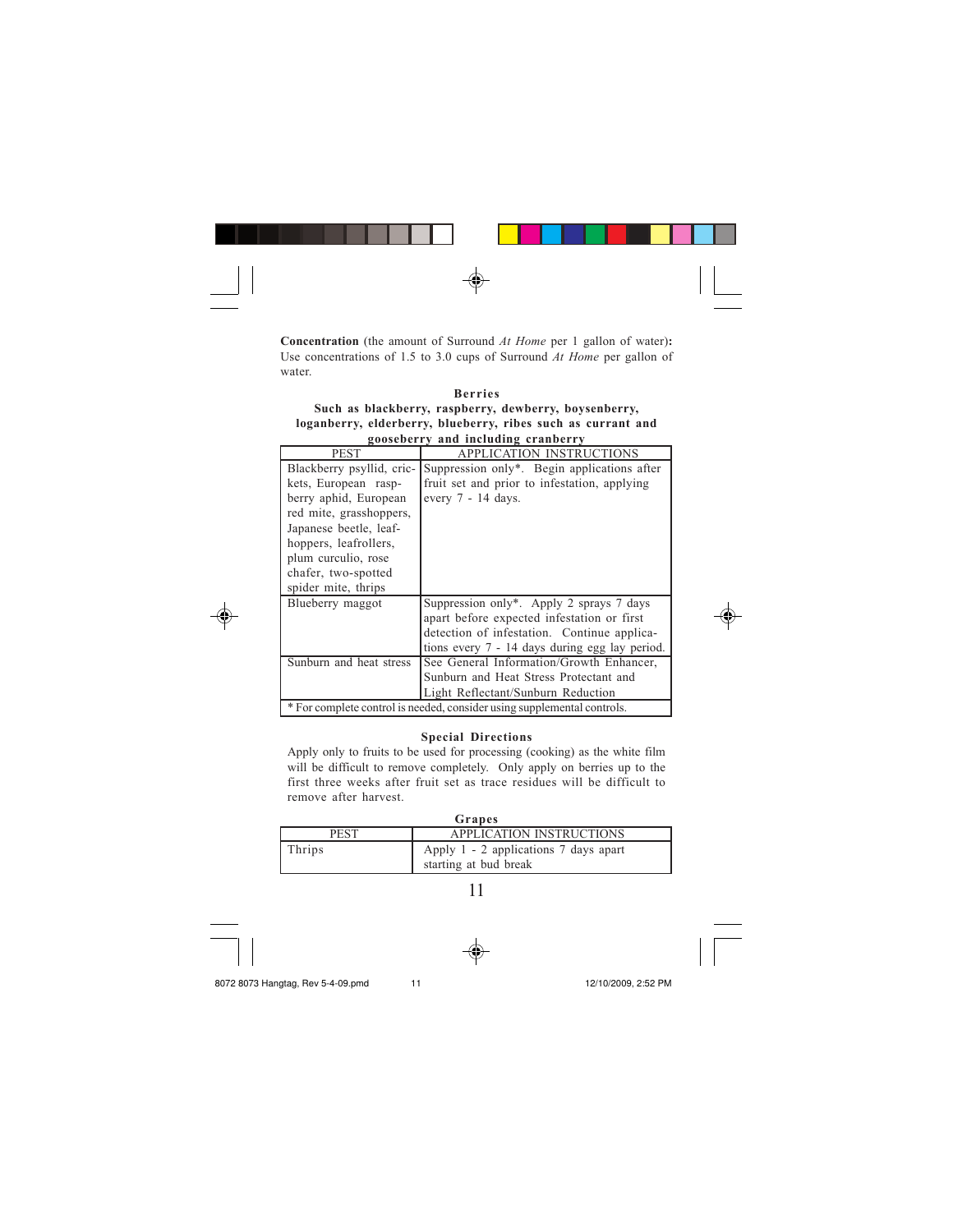| Crickets, European red                                        | Suppression only*. Start as infestation         |
|---------------------------------------------------------------|-------------------------------------------------|
| mite, two-spotted                                             | occurs, applying a minimum of 2 - 3             |
| spider mite, rose cha-                                        | applications by applying every $7 - 14$ days.   |
| fer, omnivorous leaf-                                         |                                                 |
| roller, grape berry                                           |                                                 |
| moth, grape leafroller,                                       |                                                 |
| grape leaf folder, grass-                                     |                                                 |
| hoppers, grape leaf                                           |                                                 |
| skeletonizer, leaf hop-                                       |                                                 |
| pers, Japanese beetle,                                        |                                                 |
| June beetle, thrips                                           |                                                 |
| Leafhoppers including                                         | Apply initial application as infestation        |
| sharpshooter                                                  | occurs, applying at least 2 - 3 applications by |
|                                                               | applying every $7 - 14$ days throughout the     |
|                                                               | infestation                                     |
| * For complete control is needed, consider using supplemental |                                                 |
| controls.                                                     |                                                 |

## **Special Directions**

Harvest parameters may be altered and maturity may be delayed especially in white varieties. Closely monitor harvest parameters to determine optimal time to harvest. Changes in harvest parameters can affect taste.

Do not spray table grapes from bloom to harvest. Infestations may be sprayed up to bloom, and again after harvest.

## **Garden Vegetables**

**Volume:** Apply to **near-drip.** Do not apply to run-off to avoid waste and poor coverage.

**Concentration** (the amount of Surround *At Home* per 1 gallon of water): Use concentrations of 1.5 to 3.0 cups of Surround *At Home* per gallon of water.

12



◈





◈

8072 8073 Hangtag, Rev 5-4-09.pmd 12 12/10/2009, 2:52 PM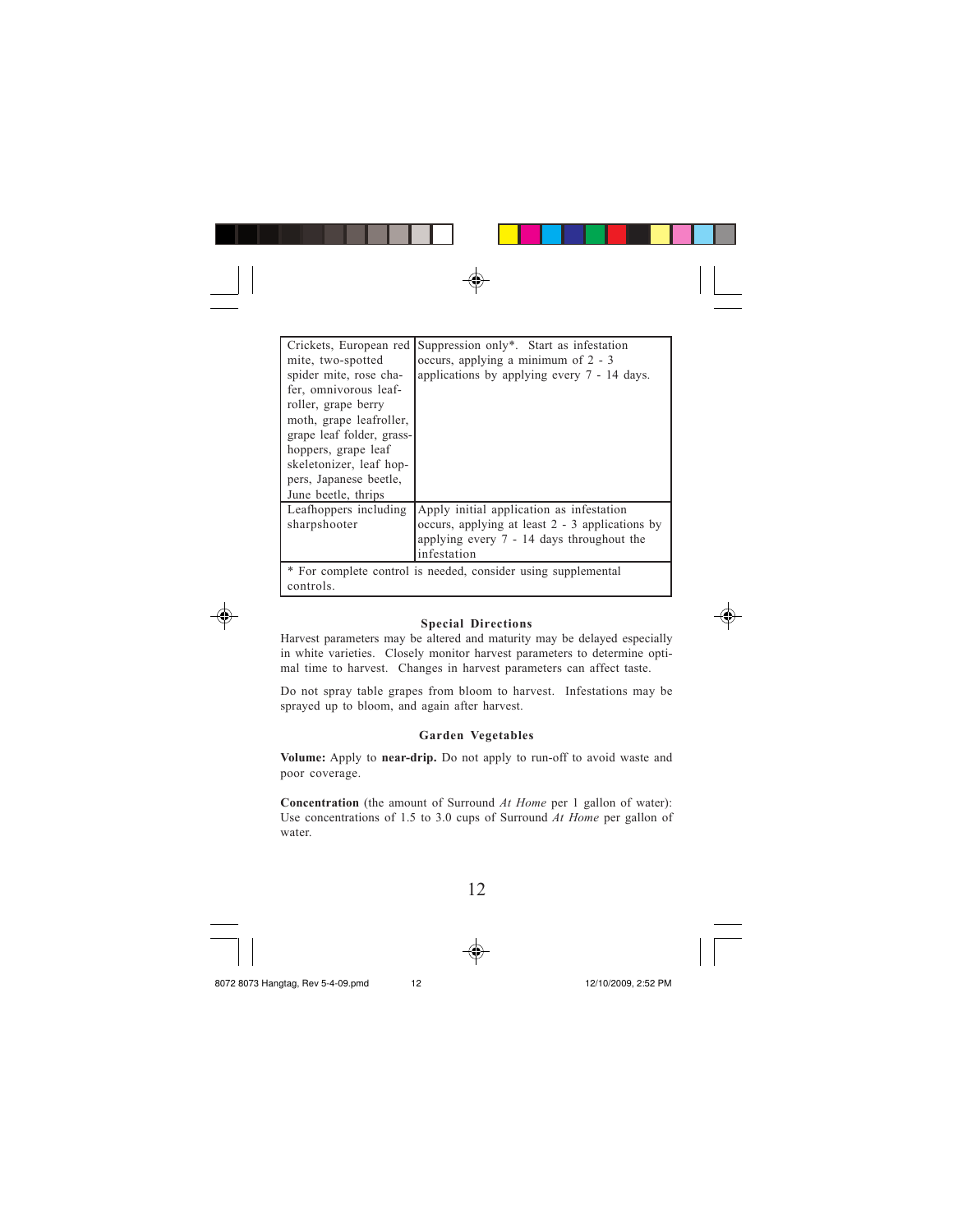

Deer and rabbit damage may be reduced (suppressed) on garden vegetables. Start applications prior to animal feeding and maintain thorough coverage during feeding period. For plants on which Surround *At Home* does not adhere well, re-sprays as soon as possible are required following rainfall or protection will be lost.

**Legume Vegetables Such as bean, pea and soybean**

| <b>PEST</b>             | APPLICATION INSTRUCTIONS                                      |
|-------------------------|---------------------------------------------------------------|
| Alfalfa looper, aphids, | Suppression only*. Start prior to infestation,                |
| bean leaf beetle, cric- | applying every 7 - 14 days throughout                         |
| kets, European red      | infestation.                                                  |
| mite, fall armyworm,    |                                                               |
| flea beetles, grasshop- |                                                               |
| pers, Japanese beetle,  |                                                               |
| leafhoppers, Lygus bug, |                                                               |
| Mexican bean beetle.    |                                                               |
| stink bug, tarnished    |                                                               |
| plant bug, three cor-   |                                                               |
| nered alfalfa hopper,   |                                                               |
| thrips, two-spotted     |                                                               |
| spider mite, velvet-    |                                                               |
| bean caterpillar        |                                                               |
| Sunburn and heat stress | See General Information/Growth Enhancer,                      |
|                         | Sunburn and Heat Stress Protectant and                        |
|                         | Light Reflectant/Sunburn Reduction                            |
|                         | * For complete control is needed, consider using supplemental |
| controls.               |                                                               |

## **Special Directions**

Only spray beans that are difficult to wash, such as string beans when beans are small.

13



⊕







8072 8073 Hangtag, Rev 5-4-09.pmd 13 12/10/2009, 2:52 PM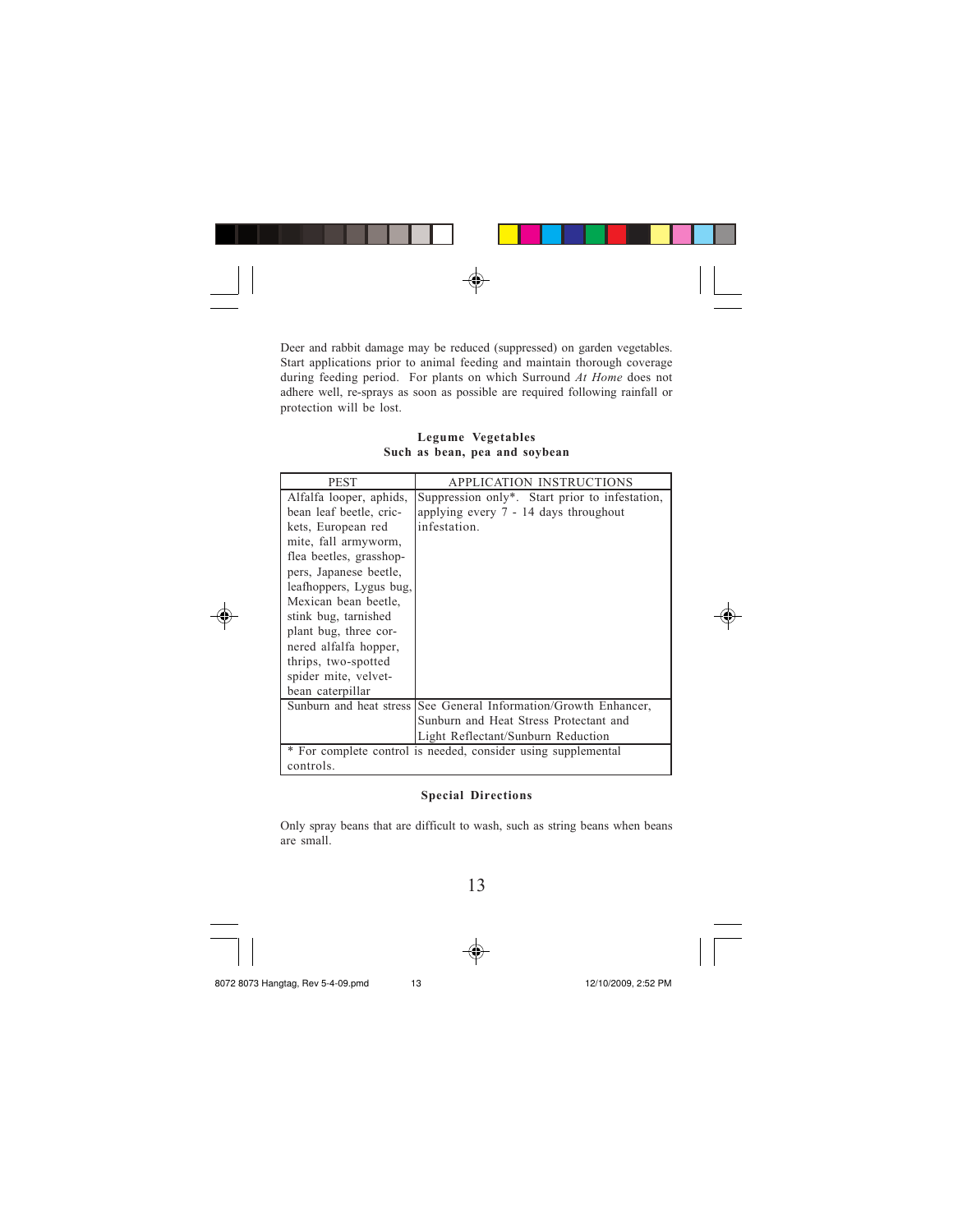

#### **Root and Tuber Vegetables Such as potato, garden beet, sugar beet, horseradish, radish, rutabaga, carrot, sweet potato and turnip**

| <b>PEST</b>                                                             | <b>APPLICATION INSTRUCTIONS</b>                |
|-------------------------------------------------------------------------|------------------------------------------------|
| Armyworm, Boll worm,                                                    | Suppression only*. Start prior to infestation, |
| Colorado potato beetle.                                                 | applying every 7 - 14 days throughout          |
| crickets, cutworm, Euro-                                                | infestation.                                   |
| pean red mite, flea                                                     |                                                |
| beetles, grasshoppers,                                                  |                                                |
| harlequin bug, imported                                                 |                                                |
| cabbage worm, leaf-                                                     |                                                |
| hoppers, tarnished plant                                                |                                                |
| bug, tomato horn worm,                                                  |                                                |
| two-spotted spider mite                                                 |                                                |
| Sunburn and heat stress                                                 | See General Information/Growth Enhancer,       |
|                                                                         | Sunburn and Heat Stress Protectant and Light   |
|                                                                         | Reflectant/Sunburn Reduction                   |
| * For complete control is needed, consider using supplemental controls. |                                                |

| <b>Fruiting Vegetables</b>                                              |                                                |  |
|-------------------------------------------------------------------------|------------------------------------------------|--|
| Such as tomato, pepper <sup>1</sup> and including eggplant <sup>1</sup> |                                                |  |
| <b>PEST</b>                                                             | <b>APPLICATION INSTRUCTIONS</b>                |  |
| Aphids, Colorado potato                                                 | Suppression only*. Start prior to infestation, |  |
| beetle, crickets, European                                              | applying every 7 - 14 days throughout          |  |
| red mite, flea beetles,                                                 | infestation.                                   |  |
| grasshoppers, leafhoppers,                                              |                                                |  |
| lace bugs, stink bugs,                                                  |                                                |  |
| tarnished plant bug,                                                    |                                                |  |
| tomato horn worm,                                                       |                                                |  |
| tomato pin worm, two-                                                   |                                                |  |
| spotted spider mite                                                     |                                                |  |
| Sunburn and heat stress                                                 | See General Information/Growth Enhancer,       |  |
|                                                                         | Sunburn and Heat Stress Protectant/Sunburn     |  |
|                                                                         | Reduction                                      |  |
| <sup>1</sup> For fresh use apply only up to 1/4 fruit size              |                                                |  |
| * For complete control is needed, consider using supplemental controls. |                                                |  |

14

8072 8073 Hangtag, Rev 5-4-09.pmd 14 14 12/10/2009, 2:52 PM

 $\bigcirc \hspace{-1.4mm} \bigcirc$ 

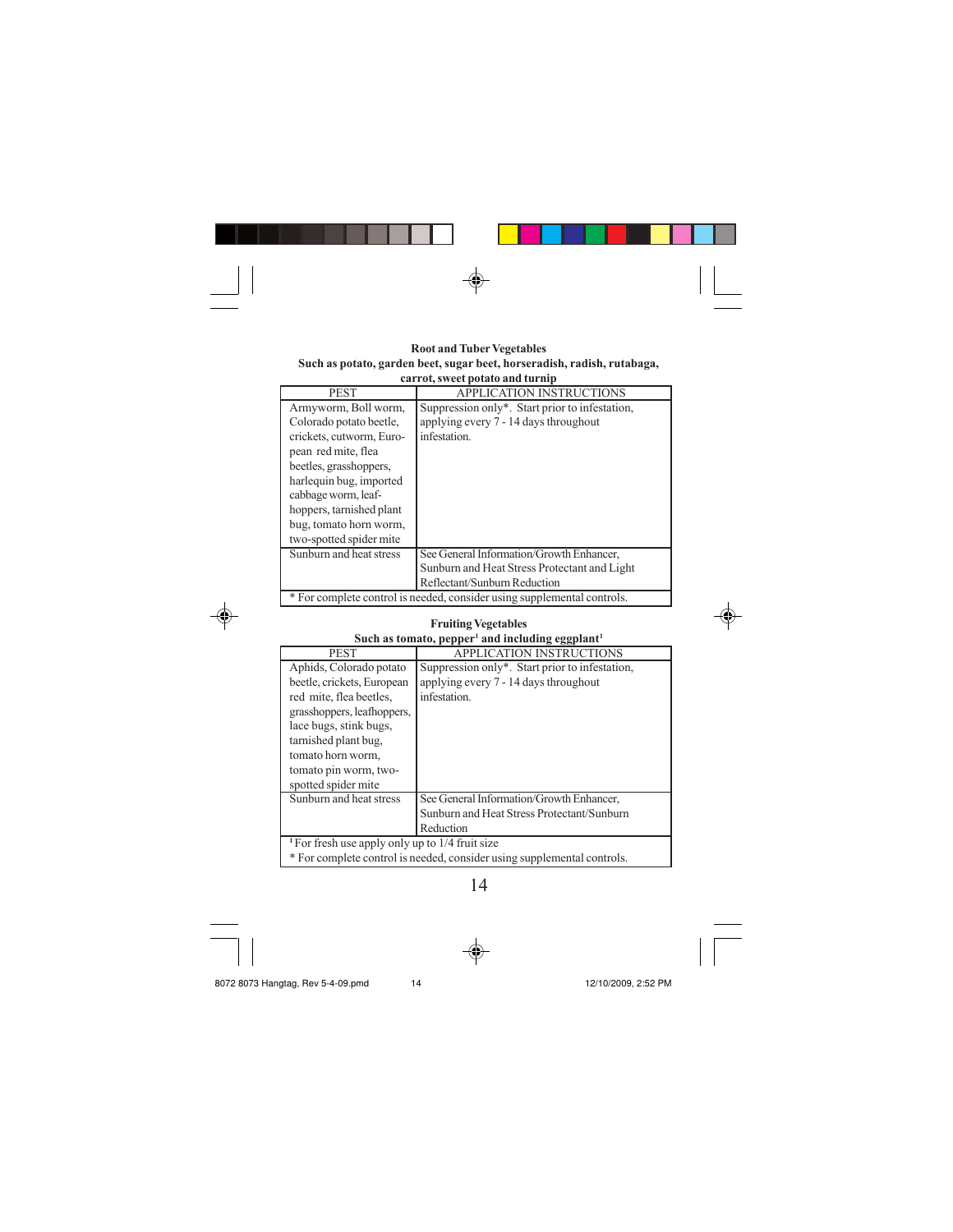

## **Bulb Vegetables**

| Such as onion, garic, leek and shallot                                  |                                                  |
|-------------------------------------------------------------------------|--------------------------------------------------|
| <b>PEST</b>                                                             | <b>APPLICATION INSTRUCTIONS</b>                  |
| Thrips                                                                  | Suppression only*. Start prior to infestation,   |
|                                                                         | applying every 5 - 7 days throughout             |
|                                                                         | infestation. Good coverage down into the plant   |
|                                                                         | crown is essential for efficacy.                 |
| Sunburn and heat stress                                                 | See General Information/Growth Enhancer, Sunburn |
|                                                                         | and Heat Stress Protectant and Light Reflectant/ |
|                                                                         | Sunburn Reduction                                |
| * For complete control is needed, consider using supplemental controls. |                                                  |

**Cucurbits**

#### **Such as cucumber, summer and winter squash, pumpkin, muskmelon, and watermelon**

| <b>PEST</b>                                                             | <b>APPLICATION INSTRUCTIONS</b>                        |
|-------------------------------------------------------------------------|--------------------------------------------------------|
| Aphids, crickets,                                                       | Suppression only*. Start prior to infestation,         |
| cucumber beetle, grass-                                                 | applying every 5 - 7 days, with the first two hoppers, |
| squash vine                                                             | applications 3 days apart.                             |
| borer, silver leaf                                                      |                                                        |
| whitefly, squash bugs                                                   |                                                        |
| Powdery mildew                                                          | Suppression only*. Apply every $7 - 14$ days           |
|                                                                         | as required to maintain coverage.                      |
| Sunburn and heat stress                                                 | See General Information/Growth Enhancer, Sunburn       |
|                                                                         | and Heat Stress Protectant and Light Reflectant/       |
|                                                                         | Sunburn Reduction                                      |
| * For complete control is needed, consider using supplemental controls. |                                                        |



**Brassica (Cole) Leafy Vegetables**

#### **Such as broccoli, Brussels sprouts, cauliflower, collards, cabbage, mustard greens, canola and kohlrabi**

| <b>PEST</b>                                                             | <b>APPLICATION INSTRUCTIONS</b>                       |  |
|-------------------------------------------------------------------------|-------------------------------------------------------|--|
| Crickets, flea beetles,                                                 | Suppression only*. Use only in early season to        |  |
| grasshoppers, loopers                                                   | avoid residue at harvest. Apply every 7 - 10 days     |  |
|                                                                         | making sure to wet the plant surface completely.      |  |
|                                                                         | Spreading will be improved on waxy brassica           |  |
|                                                                         | surfaces, if the first application is tank mixed with |  |
|                                                                         | 1/4 to a full rate of potassium fatty acids such as   |  |
|                                                                         | Safer <sup>®1</sup> brand soap products.              |  |
| Sunburn and heat stress                                                 | See General Information/Growth Enhancer, Sunburn      |  |
|                                                                         | and Heat Stress Protectant and Light Reflectant/      |  |
|                                                                         | Sunburn Reduction                                     |  |
| <sup>1</sup> Registered trademark of Woodstream Corporation             |                                                       |  |
| * For complete control is needed, consider using supplemental controls. |                                                       |  |

15

8072 8073 Hangtag, Rev 5-4-09.pmd 15 12/10/2009, 2:52 PM

 $\color{red}\blacklozenge$ 

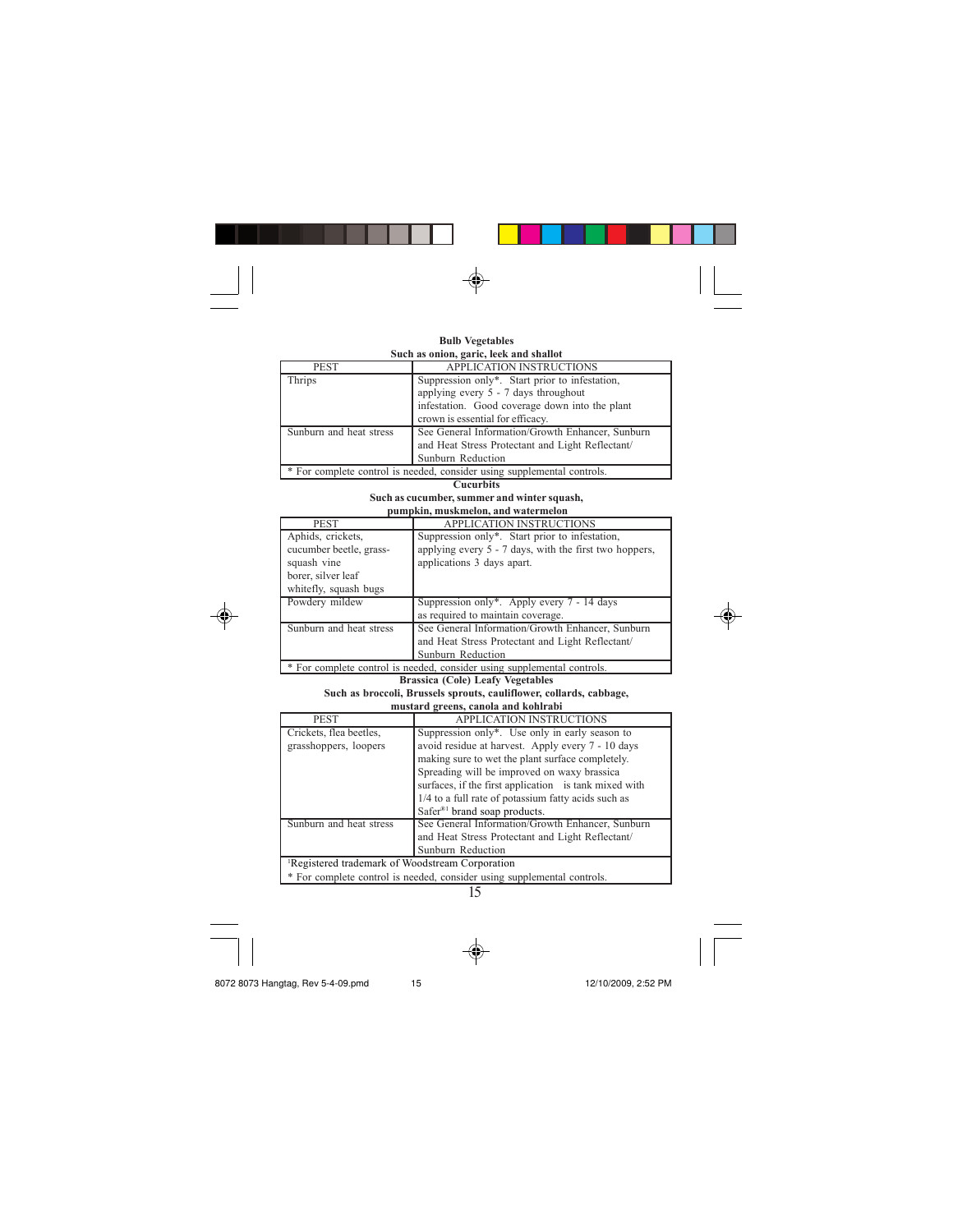| ______________________________ |  |
|--------------------------------|--|
|                                |  |

| Leafy Vegetables (non-Brassica)                                         |                                           |  |
|-------------------------------------------------------------------------|-------------------------------------------|--|
| Such as arugula, celery, lettuce, parsley, rhubarb, and spinach         |                                           |  |
| <b>PEST</b>                                                             | APPLICATION INSTRUCTIONS                  |  |
| Aphids, armyworm, cric-                                                 | Suppression only*. Use only in early      |  |
| kets, cutworms, flea beet-                                              | season to avoid residue at harvest. Start |  |
| les, grasshoppers, leaf-                                                | prior to infestation. Apply every         |  |
| hoppers, loopers, sea                                                   | 3 - 5 days to maintain adequate coverage  |  |
| chalcids, thrips, weevils                                               | throughout infestation.                   |  |
| Sunburn and heat stress                                                 | See General Information/Growth Enhanc-    |  |
| er, Sunburn and Heat Stress Protectant and                              |                                           |  |
|                                                                         | Light Reflectant/Sunburn Reduction        |  |
| * For complete control is needed, consider using supplemental controls. |                                           |  |



| Asparagus                                                                            |                                                                                                                                         |  |
|--------------------------------------------------------------------------------------|-----------------------------------------------------------------------------------------------------------------------------------------|--|
| <b>PEST</b>                                                                          | <b>APPLICATION INSTRUCTIONS</b>                                                                                                         |  |
| Aphids, common and<br>spotted asparagus beetle,<br>crickets, grasshoppers,<br>thrips | Suppression only*. Start prior to<br>infestation. Apply every 7 - 10 days being<br>sure to maintain coverage throughout<br>infestation. |  |
| Sunburn and heat stress                                                              | See General Information/Growth Enhanc-<br>er, Sunburn and Heat Stress Protectant and<br>Light Reflectant/Sunburn Reduction              |  |
| * For complete control is needed, consider using supplemental controls.              |                                                                                                                                         |  |

## **Other Crops**

**Volume:** Apply to **near-drip.** Do not apply to run-off to avoid waste and poor coverage. The volume of water per acre required will increase throughout the growing season in relationship to the increasing size of the crop and its foliage.

**Concentration** (the amount of Surround *At Home* per 1 gallon of water): Use concentrations of 1.5 to 3.0 sups of Surround *At Home* per gallon of water.





16



8072 8073 Hangtag, Rev 5-4-09.pmd 16 16 12/10/2009, 2:52 PM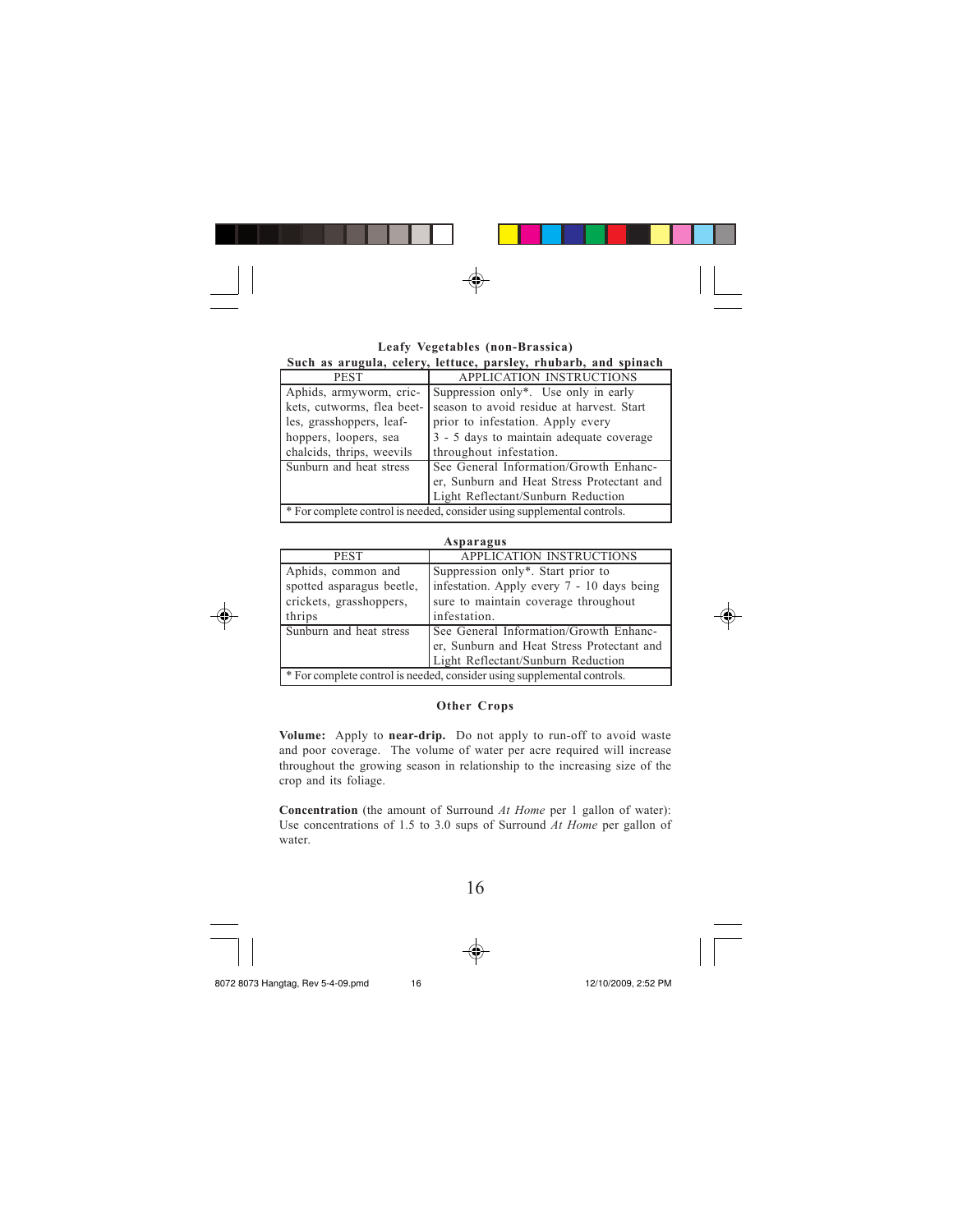| _______________________________ |  |  |
|---------------------------------|--|--|
|                                 |  |  |
|                                 |  |  |

| Corn                                                                                                             |                                                                                                                                                                                                        |
|------------------------------------------------------------------------------------------------------------------|--------------------------------------------------------------------------------------------------------------------------------------------------------------------------------------------------------|
| <b>PEST</b>                                                                                                      | <b>APPLICATION INSTRUCTIONS</b>                                                                                                                                                                        |
| Aphids, armyworm, cric-<br>kets, cutworms, flea beet-<br>les, grasshoppers, leaf-<br>hoppers, loopers, sea chal- | Suppression only*. Start prior to infestation.<br>Apply every 5 - 10 days during infestation, with<br>the first two applications 3 days apart. Tighten spray<br>intervals during fast growing periods. |
| cids, thrips, weevils                                                                                            |                                                                                                                                                                                                        |
| Sunburn and heat stress                                                                                          | See General Information/Growth Enhancer, Sunburn<br>and Heat Stress Protectant and Light Reflectant/<br>Sunburn Reduction                                                                              |
|                                                                                                                  |                                                                                                                                                                                                        |
| * For complete control is needed, consider using supplemental controls.                                          |                                                                                                                                                                                                        |

#### **Tropical Crops Such as avocado, banana, guava, mango, papaya and pineapple**

| such as avocado, bahaha, guava, mango, papaya and pineappie             |                                                   |
|-------------------------------------------------------------------------|---------------------------------------------------|
| <b>PEST</b>                                                             | <b>APPLICATION INSTRUCTIONS</b>                   |
| Aphids, avocado looper,                                                 | Suppression only*. Start prior to infestation.    |
| coconut bug, crickets, fruit                                            | Apply minimum of 2 applications 7 - 14 days apart |
| flies, grasshoppers, leaf-                                              | during application.                               |
| hoppers, leafrollers, mango                                             |                                                   |
| weevil, mites, thrips                                                   |                                                   |
| Sunburn and heat stress                                                 | See General Information/Growth Enhancer, Sunburn  |
|                                                                         | and Heat Stress Protectant and Light Reflectant/  |
|                                                                         | Sunburn Reduction                                 |
| * For complete control is needed, consider using supplemental controls. |                                                   |
| .<br>$\sim$                                                             |                                                   |

## **Special Directions**

Initial application over waxy surfaces such as mango fruit may bead and not spread adequately. Spreading is improved if Surround *At Home* is tank mixed with 1/4 to a full rate of potassium fatty acid products (See instructions under Brassica section). Subsequent applications may not require the additional spreader.

**Miscellaneous Crops**

#### **Such as artichoke, fig, hops, ginseng, globe, kiwifruit, olives, okra, paw paw, peanut, persimmon, pomegranate\*\*, strawberry and water chestnut** \*\* Not for use in CA unless accompanied by a Supplemental label

| <b>PEST</b>                                                                                   | <b>APPLICATION INSTRUCTIONS</b>                                                                                           |
|-----------------------------------------------------------------------------------------------|---------------------------------------------------------------------------------------------------------------------------|
| Aphids, crickets, flea<br>beetles, fruit flies, grass-                                        | Suppression only*. Start prior to infestation. Spray<br>every 7 - 14 days throughout infestation.                         |
| hoppers, leafhoppers, leaf-<br>rollers, olive fruit fly,<br>thrips, white flyweevil,<br>mites |                                                                                                                           |
| Sunburn and heat stress                                                                       | See General Information/Growth Enhancer, Sunburn<br>and Heat Stress Protectant and Light Reflectant/<br>Sunburn Reduction |

17

◈



8072 8073 Hangtag, Rev 5-4-09.pmd 17 12/10/2009, 2:52 PM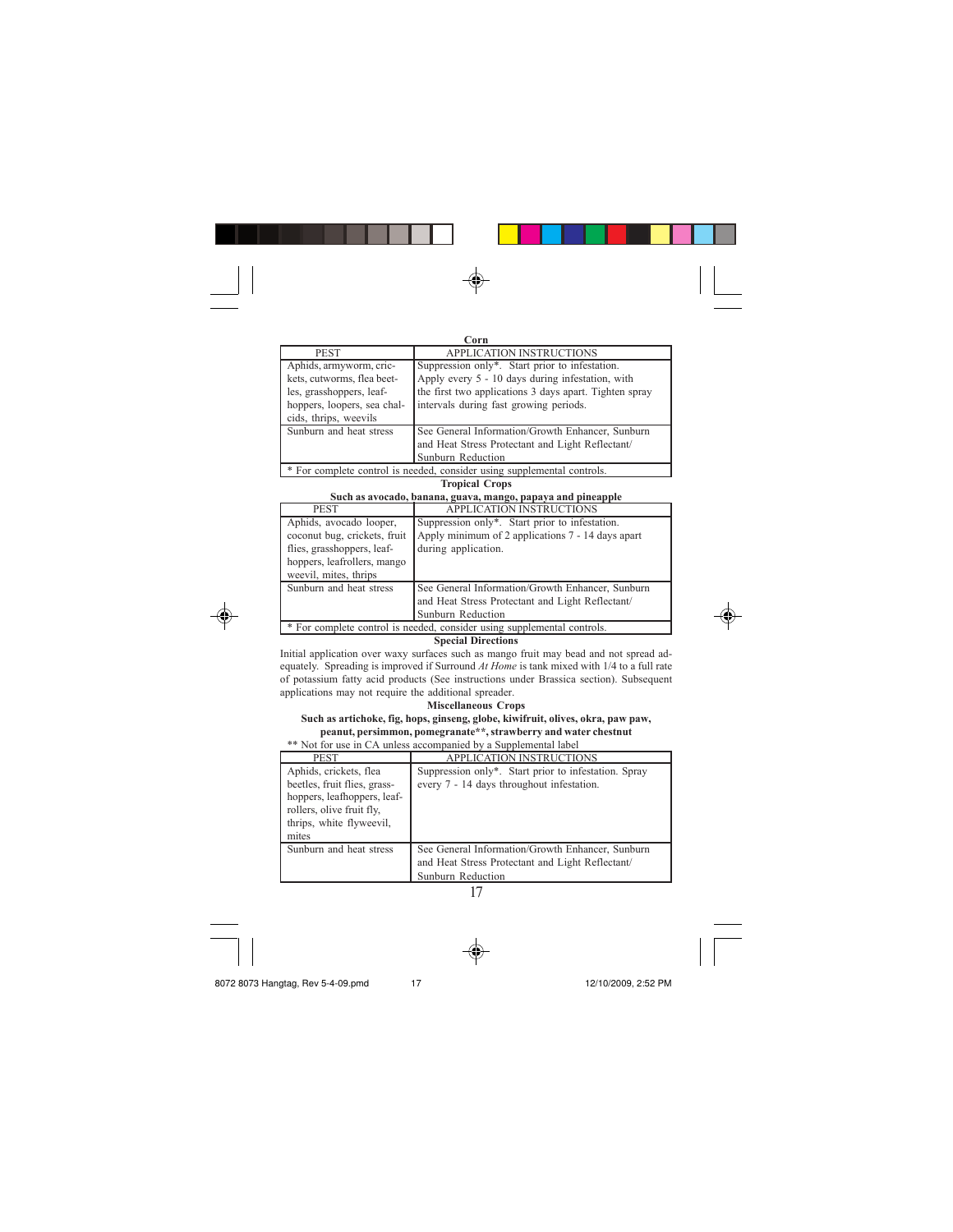

\* For complete control is needed, consider using supplemental controls.

#### **Non-food Crops**

#### **Ornamental Plants Such as landscape plants, flowers and garden transplants**

| <b>PEST</b>                                                             | <b>APPLICATION INSTRUCTIONS</b>                       |
|-------------------------------------------------------------------------|-------------------------------------------------------|
| Aphids, black vine                                                      | Suppression only*. Start prior to infestation. Spray  |
| weevil, crickets, cut-                                                  | every 5 - 7 days throughout infestation.              |
| worms, diabrotica beetle,                                               |                                                       |
| earwig, grasshoppers,                                                   |                                                       |
| leafhoppers including                                                   |                                                       |
| sharpshooters, Japanese                                                 |                                                       |
| beetle, thrips, whitefly                                                |                                                       |
| Deer, rabbit                                                            | Suppression only*. Start prior to animal feeding      |
|                                                                         | and maintain coverage during feeding periods. For     |
|                                                                         | plants on which Surround At Home does not adhere      |
|                                                                         | well, re-spray as soon as possible following rainfall |
|                                                                         | or protection will be lost.                           |
| Sunburn and heat stress                                                 | See General Information/Growth Enhancer, Sunburn      |
|                                                                         | and Heat Stress Protectant and Light Reflectant/      |
|                                                                         | Sunburn Reduction                                     |
| * For complete control is needed, consider using supplemental controls. |                                                       |



## **Special Direstions**

Flower and ornamental plants will obtain a white covering from applications of Surround *At Home*. If this is undesireable do not spray. On cut-flower plants, it is best to spray only the leafy foliage of the plant, so that cuttings are not affected.

## **STORAGE AND DISPOSAL**

Do not contaminate water, food or feed by storage and disposal.

**PESTICIDE STORAGE**: Store in a dry, sheltered location and away from food or feed. Store the container in the upright position. Product is slippery when wet.

**PESTICIDE DISPOSAL: If partly filled:** Call you local solid waste agency or 1-800- CLEANUP (or equivalent organization) for disposal instructions. Unless otherwise instructed, discard in trash. Never pour unused product down any indoor or outdoor drain.

**CONTAINER DISPOSAL: If empty:** Nonrefillable container. Do not reuse or refill this container. Place in trash or offer for recycling if available.

18





8072 8073 Hangtag, Rev 5-4-09.pmd 18 18 12/10/2009, 2:52 PM